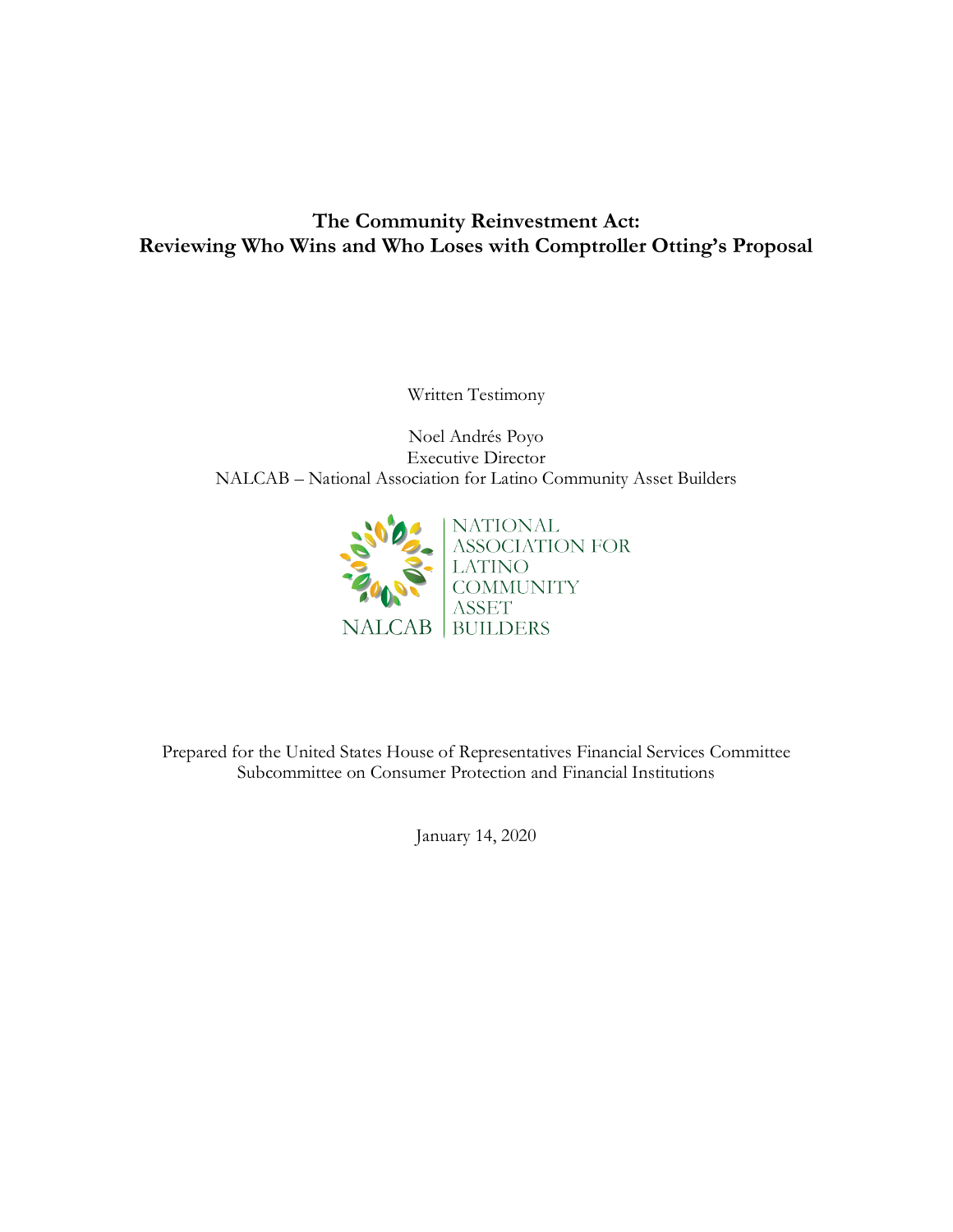

Mr. Chairman, Ranking Member, and Honorable Members of the Subcommittee, thank you for the opportunity to provide this written testimony.

NALCAB - National Association for Latino Community Asset Builders is a national non-profit organization with a mission to strengthen the economy by advancing economic mobility in Latino communities. NALCAB is the hub of a national network of more than 120 mission-driven organizations, in both urban and rural communities, in 40 states and DC that build affordable housing, address gentrification, support small business growth, and provide financial counseling on issues such as credit building and homeownership. Our vision is to dramatically scale the flow of public and private sector capital that responsibly meets the asset building needs and opportunities in the communities and families we serve. We achieve our mission and vision by strengthening and coordinating the capacity of our Network members to leverage and deploy capital; and, by informing investors and policy makers with research, advocacy and technical advice. As a grant maker and a lender that is certified by US Treasury as a Community Development Financial Institution (CDFI), NALCAB regularly partners with banks to make investments that have a positive impact in low- and moderate-income communities. NALCAB participates with other national and regional organizations in a Collaboration to Strengthen the CRA that has engaged regulators and Members of Congress in recent years to advocate for CRA modernization that puts the credit needs of low- and moderateincome people and communities of color first.

My name is Noel Andrés Poyo. I am the Executive Director of NALCAB. I have more than twenty years of experience in community development finance and I have been deeply engaged in the policy debate related to the CRA in recent years. From 2015-2017, I advised Chair Yellen and the Board of Governors of the Federal Reserve as one of fifteen members of the Fed's Community Advisory Council. I also advise executive leadership at JP Morgan Chase, BBVA Compass Bank and Capital One Bank as a member of their respective Community Advisory Boards. I am proud to serve on the Board of Directors of the [Center for Responsible Lending,](http://www.responsiblelending.org/about-us/board-directors) the nation's leading research and advocacy organization focused on combating predatory lending.

# **The CRA is Critical for Addressing A Significant Macroeconomic Concern**

It is important to recognize that the future strength and competitiveness of the US economy relies on achieving far broader financial inclusion in our economy. It is a pressing macroeconomic concern that huge portions of our population, including many of the nation's youngest and fastest growing demographic segments, are still struggling to rebuild their wealth in the post-recession era. To illustrate the point, consider that Hispanics have significantly fewer assets, lower income and strikingly less access to credit than the non-Hispanic White population, but Hispanics make up 18% of the population and are projected by the Census to make up 28% of the US population in 2060. This is the same reality for African Americans, for significant segments of the Asian Pacific-American population, for many working class Whites and for many residents of rural and tribal communities, among others. This is not a Latino thing, or rural thing, or an African American thing, this is about the future of US economy. We are all in this together. NALCAB highlights this with the hashtag #LatinoEconomicEngine.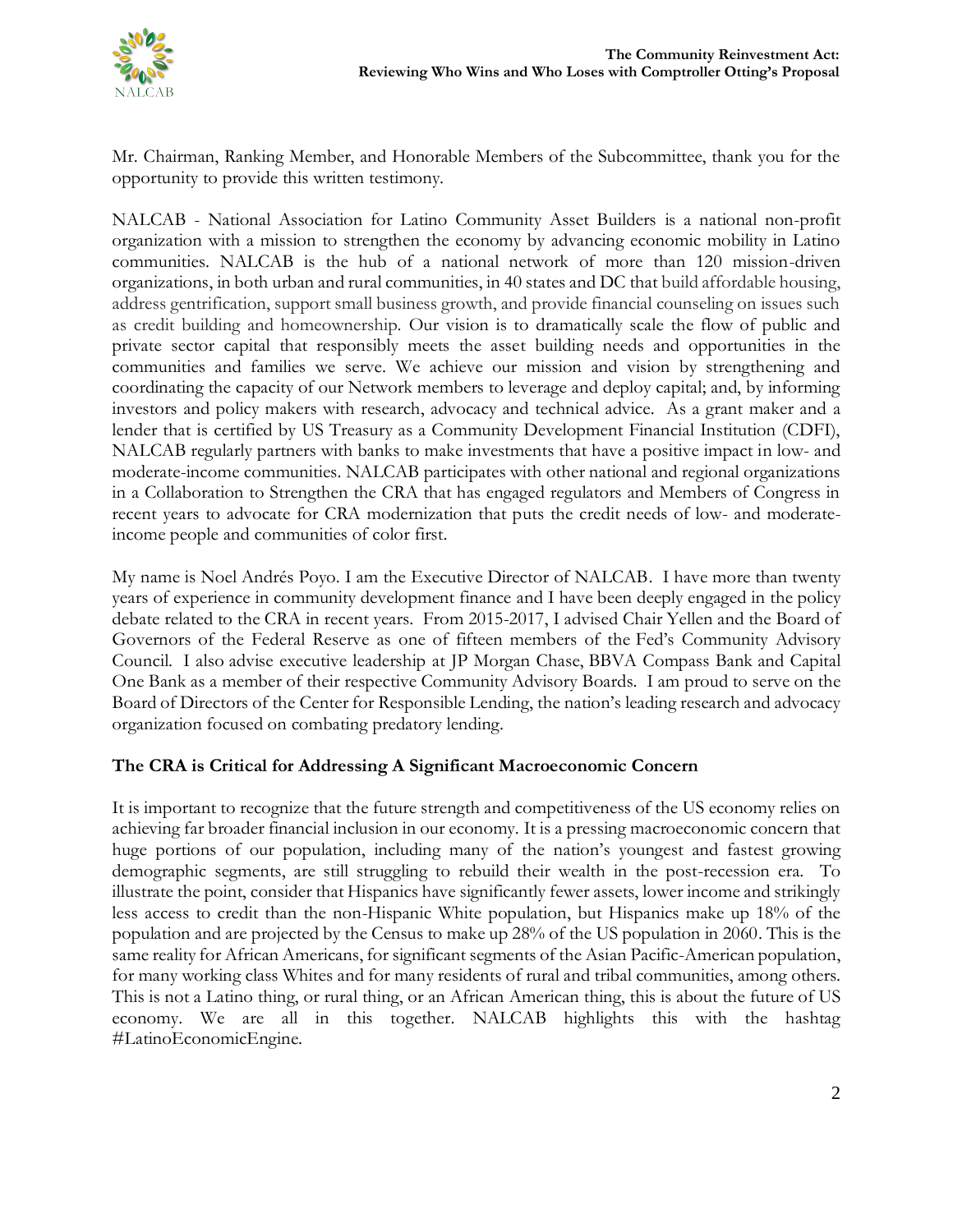

The CRA is a critical tool for achieving broader financial inclusion. The law was a landmark response to discriminatory practices that targeted communities of color. Unfortunately, these practices continue today. The CRA requires regulated banks to responsibly meet credit needs of low- and moderate-income people in the communities they serve and it is a fundamental pillar of the multibillion dollar community development sector. In an economy that is characterized by enormous disparities in wealth that correlate strongly to race, ethnicity and geography, and in the wake of a tax reform that produced windfall profits for banks and their high wealth investors, the CRA is needed more than ever.

# **The Need for a Responsible CRA Reform Effort**

The CRA is working. Further, the CRA can and should be improved. There is no question that, in a time of increased income and wealth disparities, reforms should be made to the CRA to more effectively meet the credit needs of our nation's diverse communities and to take into account the evolution of today's banking sector. The highest-level principle for CRA modernization must be to put the credit needs of low- and moderate-income people and communities of color first. We need a responsible and inclusive process for modernizing CRA that ensures that it maintains its statutory focus of investing in LMI communities. The National Community Reinvestment Coalition has authored clear and important set of principles for CRA reform. Responsible CRA reform has the potential to benefit LMI communities and advance a more balanced and equitable economy.

For close to ten years, the Federal Reserve has led the prudential regulators in a process of incremental CRA reform that resulted in published regulatory guidance and which was on track to achieve a broad consensus on CRA reform. In each step of the process, the Federal Reserve collaborated with fellow regulators at the OCC and the FDIC, and solicited input from a wide range of stakeholders, including consumer advocates, the community development industry and regulated banks. Comptroller Otting chose to ignore the Federal Reserve's well-established momentum and instead has sought to move forward an effort to dramatically rewrite CRA regulations based on little other than his own ideas.

# **Comptroller Otting's Approach to CRA Reform Undermines the CRA and Will Lower the Bar for Banks to Meet Their Community Reinvestment Obligations**

## **Comptroller Otting's proposal ignores public input previously received through the Advance Notice of Proposed Rule Making (ANPR)**

The Office of the Comptroller of the Currency released an ANPR in the fall of 2018 to solicit comments on CRA modernization. There were widespread and well-documented concerns regarding Mr. Otting's approach from consumer protection advocates, community development practitioners, large portions of the banking industry and Members of Congress.

• A Collaboration to Strengthen the CRA, a coalition of national and regional organizations representing consumers, communities of color and the community development industry, [published a letter](https://nalcab.org/a-collaboration-to-strengthen-the-community-reinvestment-act/) raising concerns that Comptroller Otting's approach would undermine the CRA.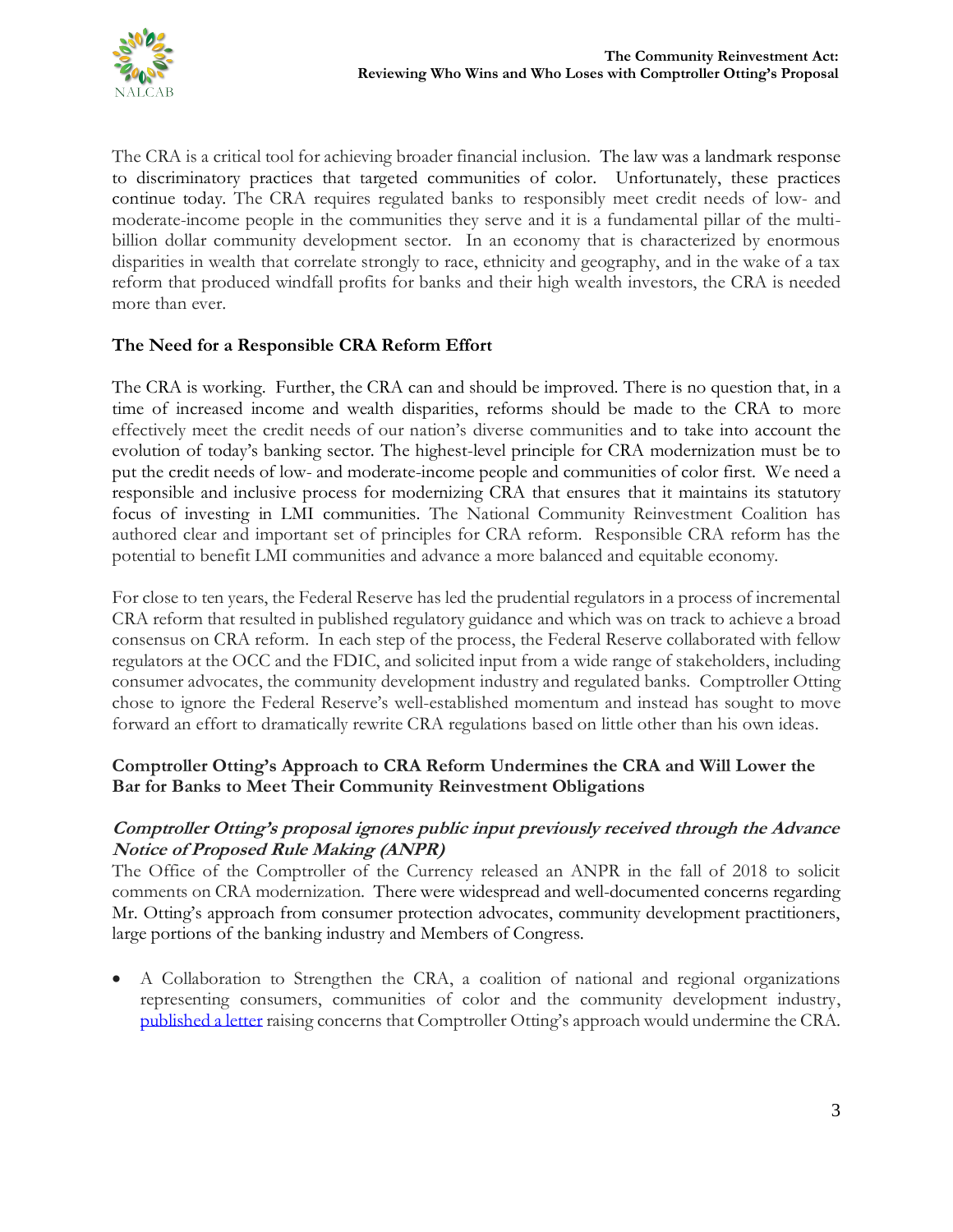

- The National Community Reinvestment Coalition authored an [opinion piece](https://www.nytimes.com/2018/08/28/opinion/trump-mortgage-redlining-cra.html?rref=collection%2Fsectioncollection%2Fopinion&action=click&contentCollection=opinion®ion=stream&module=stream_unit&version=latest&contentPlacement=2&pgtype=sectionfront&mc_cid=1c5ea5b013&mc_eid=4d648de200) in the New York Times that correctly warns against the Comptroller's approach to CRA reform.
- The California Reinvestment Coalition released a [statement](http://www.calreinvest.org/news/wall-street-and-big-banks-set-to-win-big-from-proposed-rollback-of-redlining-law) reflecting the concern of its membership about the ANPR.
- Financial Services Committee Chairwoman [Maxine Waters released a statement](https://democrats-financialservices.house.gov/news/documentsingle.aspx?DocumentID=401559) expressing "great concern" about the ANPR when it was released and has since raised concerns about the Comptroller's approach on numerous occasions.
- Fifteen US Senators felt the need to express their concern in a letter that regulators, "avoid proposals that could undermine the continuing effectiveness of the CRA."

An overwhelming majority of respondents to the ANPR, including many from the banking industry, expressed two key concerns: first, that CRA modernization should focus on the credit needs of LMI communities; and second, that creating a single metric or "one ratio" approach to ratings was flawed. The Notice of Proposed Rulemaking (NPR) recently published by the OCC proposes an approach that is contrary to both of these key points and that, if enacted, will substantially lower the bar for bank compliance with the CRA.

# **Comptroller Otting's proposal reduces the focus on LMI populations**

If enacted, the provisions of the recently published NPR would reduce the focus on LMI populations by dramatically widening the range of what activities are eligible for CRA credit, including investments that do not serve LMI people, such as renovations to certain professional football stadiums. This approach relies on the dubious logic that if an investment happens near low-income people, it will somehow benefit those people, without regard to any measures of the quality or impact of the investment.

#### **Comptroller Otting's proposal will reduce investments in rural and other hard to serve places**

The CRA rating system described in the NPR relies heavily on a single metric and allows banks to perform poorly in half of their assessment areas and still allow a "top of the house" single metric to largely determine the rating. This is particularly troubling for rural communities. The markets where banks currently have the greatest difficulty meeting their CRA obligations are typically rural and small urban areas. Under Mr. Otting's proposed rule, a bank could fail to serve these areas and still achieve their desired CRA rating by making investments where it is easier and less costly for the bank.

## **Comptroller Otting's proposal will reduce the availability of capital for community development finance**

Mr. Otting's proposal, if enacted, will reduce the availability and distribution of capital in the community development finance sector. The rule allows banks to receive "double credit" for investments in CDFIs, among other categories of investments. This method will narrow the diversity of who receives CRA investments, while effectively reducing the amount of investment that banks will need to make in order to achieve the same level of qualifying investment that they receive under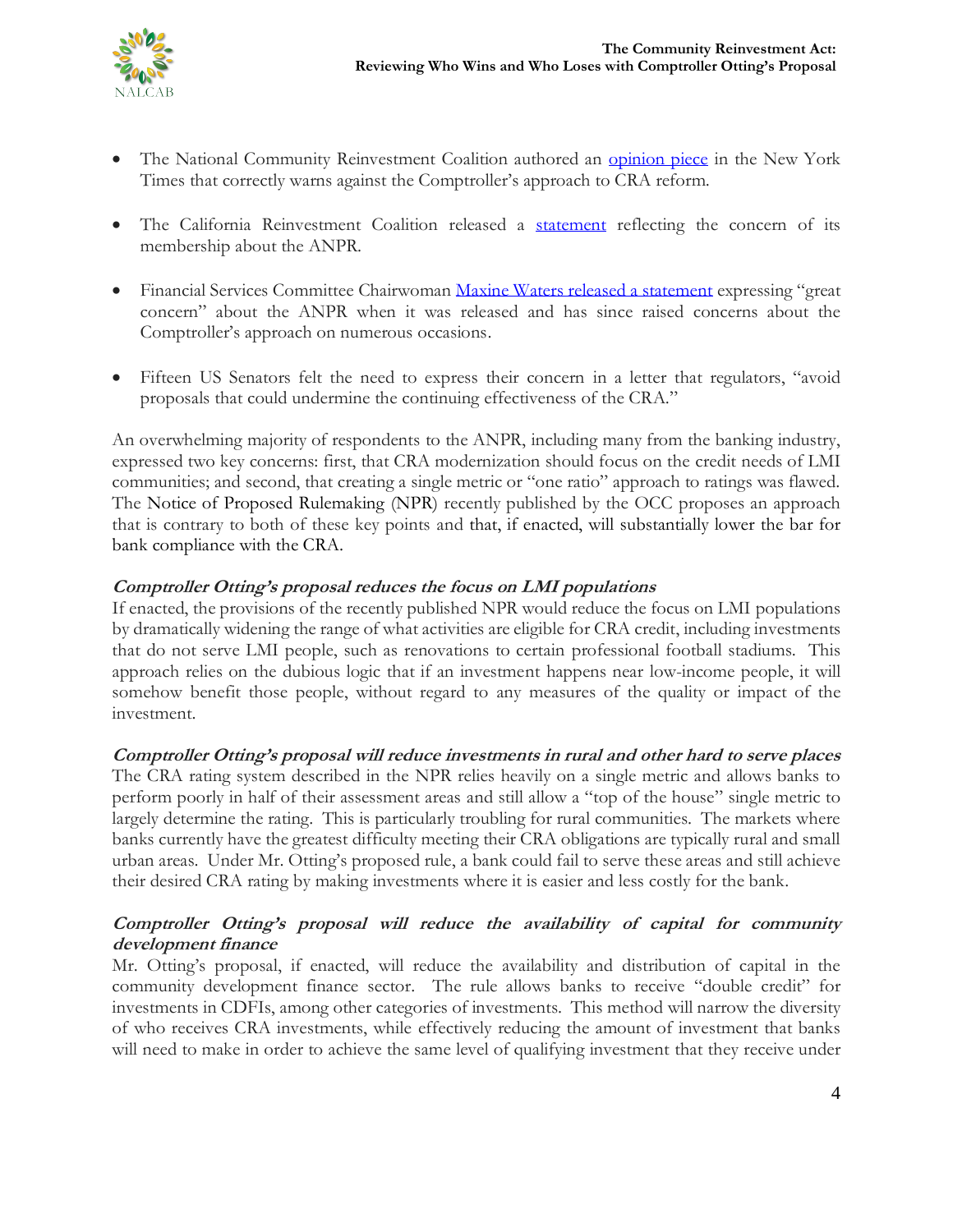

the current rule. The "double credit" method is a double-edged sword for CDFIs and the low-income housing tax credit industry.

Further, the proposed method of allowing banks to argue for "partial credit" for investments that have partial benefit to a qualifying population or area will allow banks to argue for credit on a wide range of its existing non-CRA motivated business activity, effectively reducing the true community development investments needed to pass the CRA exam.

## **There is no way to assess what impact Mr. Otting's proposal will have on CRA ratings**

The dramatic changes to the CRA regulation proposed by Mr. Otting will significantly impact bank CRA ratings, however the OCC has no way of assessing what the impact will be. While the Federal Reserve has developed a system for assessing the impact of its proposals as compared to actual ratings over the past decade, the OCC has no such method of validating how the proposed rule will change bank ratings. Prior to any final rule being issued, OCC should develop a data-driven methodology for determining the potential impact on CRA ratings and publish its projections.

## **Inconsistency among the prudential regulators undermines the CRA**

Comptroller Otting's decision to move forward with an NPR without the Federal Reserve creates uncertainty and inconsistency among the prudential regulators, which undermines the CRA. It is not surprising that the Board of the Federal Deposit Insurance Corporation (FDIC) supported Mr. Otting's proposal primarily because Mr. Otting himself serves on the FDIC board, along with his former business partner and current Treasury Secretary Steven Mnuchin, as well as a third Trump Administration appointee, FDIC Chaiwoman Jelena McWilliams. In a strongly worded dissent, the fourth FDIC Board Member Marty Gruenberg described Otting's approach as, "a deeply misconceived proposal that would fundamentally undermine and weaken CRA." If the NPR becomes a final rule, creating two different CRA systems, Congress will need to step in to legislate a consistent CRA system.

## **Comptroller Otting's Troubling Track Record With Regard to the CRA Undermines the Credibility of His Proposal**

[Mr. Otting was controversial](http://cepr.net/blogs/cepr-blog/one-trump-appointee-two-jobs-too-many-causes-for-concern) well before he was nominated by President Trump to become Comptroller of the Currency. His track record as CEO of OneWest Bank raises troubling questions about his commitment to the fundamental concept of community reinvestment. Under Mr. Otting's leadership, OneWest failed to adequately serve African American and Asian American communities, failed to provide credit to small businesses and engaged in a troubling pattern of foreclosure. Further, OneWest was among the less than 4% of banks that failed to pass its CRA exam.

Since his appointment as Comptroller, Mr. Otting has been clear about his approach to reform and his lack of interest in taking into account input from others. He described ba[nks as the OCC's](https://www.bloomberg.com/news/articles/2018-04-09/trump-picked-watchdog-tells-banks-he-really-really-likes-them)  [customers](https://www.bloomberg.com/news/articles/2018-04-09/trump-picked-watchdog-tells-banks-he-really-really-likes-them) and has placed [more emphasis on how CRA affects banks](https://www.politico.com/story/2018/06/14/joseph-otting-old-boys-club-in-industry-625352) rather than how it meets the credit needs of consumers and strengthens communities. His [public statements](http://independentbanker.org/2018/04/qa-the-occs-joseph-otting/) have often reflected an intent to minimize public input while amplifying special interests within the financial services